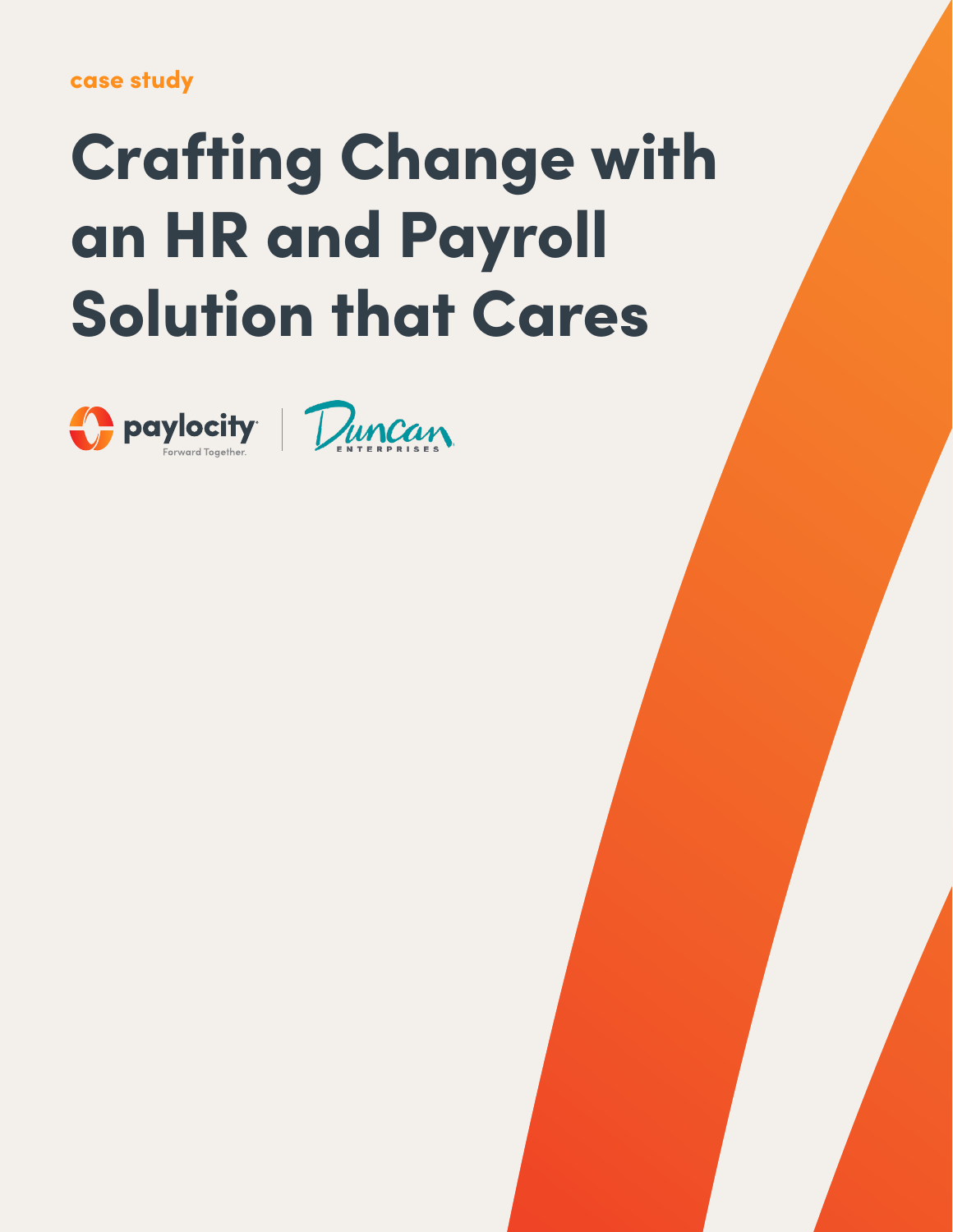

When Amber Aikens first joined Duncan Enterprises as an HR Generalist in 2015, there were a lot of outdated processes happening at this successful family-run business. Several promotions later and in a leadership role, she found herself guiding the organization through a pandemic and radical business model changes. She was thankful to have turned to Paylocity to help her paint a different picture of how HR and payroll could be.

## The Challenge

Known today for arts and crafts, Duncan Enterprises was founded by Erma Duncan as a hobby in her garage during the 1940s. Erma wanted to make it accessible and easy for people to experience creativity. In nearly 80 years, Duncan Enterprises has evolved from a manufacturer of ceramic goods to arts and crafts and even personal protective equipment (PPE) during the COVID-19 pandemic.

Based out of California, Duncan Enterprises faces strict compliance and training requirements - managing and maintaining these requirements was a full-time job. After growing her own career from HR Generalist to Vice President of HR – and knowing first-hand how time-consuming manual processes could be - Amber knew she wanted an HR and payroll solution that could automate tasks and support her employee engagement efforts. But not all of the team members considered themselves tech savvy, and the idea of new software stopped many in their tracks. "But I knew since my own onboarding experience we needed something better. We spent hours on paperwork, and it was a lengthy process."

Amber explains how the previous software was not user-friendly and required many manual processes such as paper applications. Duncan had never utilized an online application system prior to Paylocity. "It was all hard copies on paper, and we get lots of applications. We've been very paper heavy for a long, long time." Amber and her team spent a lot of time processing paper applications, filing and inputting the information into the system. Not to mention the struggle with running reports or having somewhere to store employee information.

But the real catalyst for the change was that Duncan's current provider hadn't updated Duncan's version of the platform in nearly 15 years. Amber explains, "We were on version 3.1 and they said, 'Hey, we're now on version 20. You need to get up to par and we're sorry we haven't updated you in the last 15 years, but now we need you to change.' And so, if we were going to have to make a change, I was going to look at other available systems in the market."

Company Duncan Enterprises

**Industry** Manufacturing

Location Fresno, CA

Size 135

Customer Since 2019

## **Challenge**

Duncan's previous HR and payroll provider had antiquated and manual paper processes leaving room for error.

## Featured Solutions



#### **Results**

Onboarding that once took six hours can now be completed in 15 minutes.

Performance management and annual reviews are tied to an employee's electronic file that follows them throughout their journey.

The Learning module allows the team to remain compliant and up-to-date with California legislation.

#### **Share**

[paylocity.com/Duncan](https://www.paylocity.com/resources/resource-library/case-study/crafting-change-with-hr-payroll-solution-that-cares/?utm_source=offline&utm_medium=pdf&utm_campaign=casestudy&asset=15022501a_duncan)

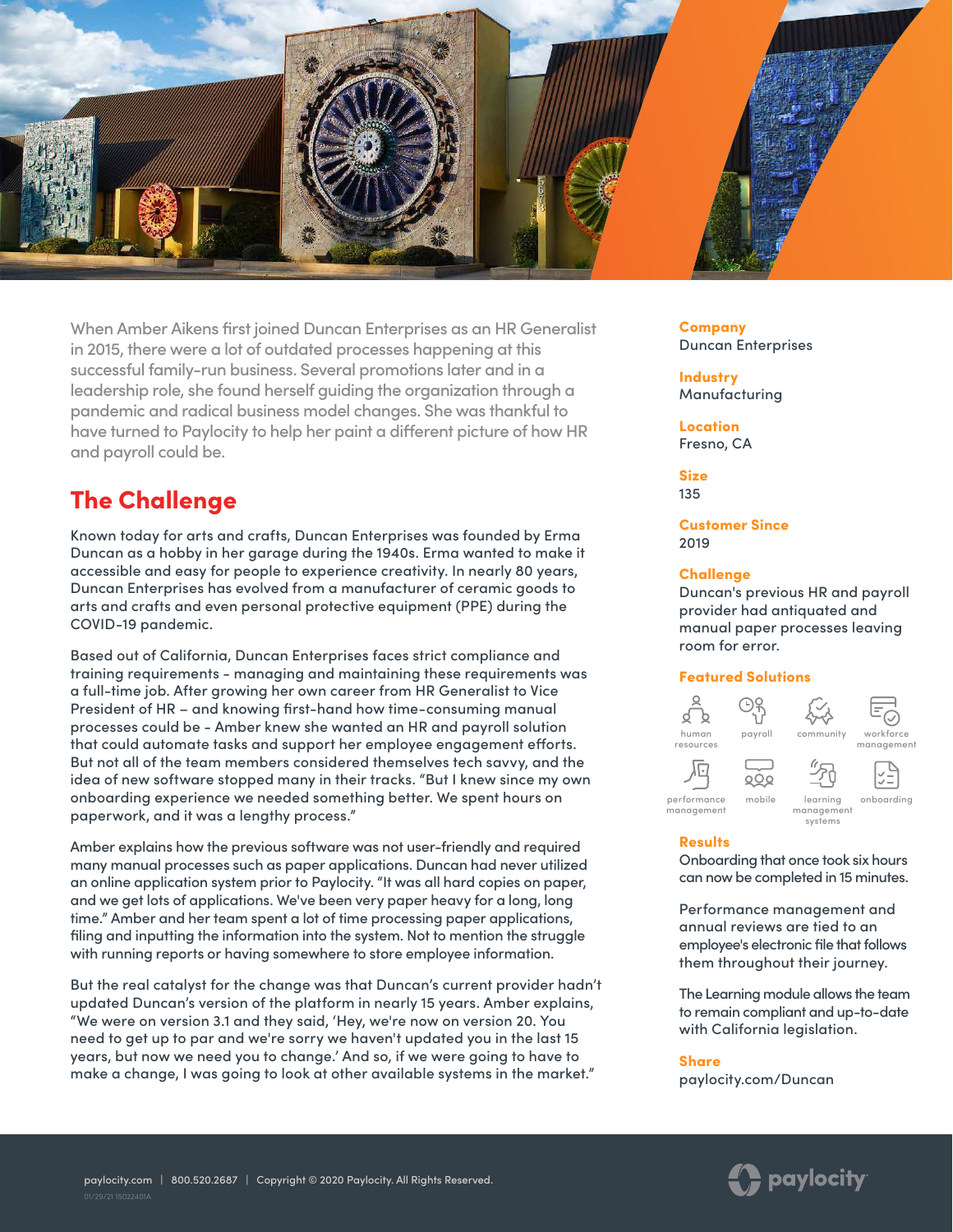"One of the reasons we chose Paylocity was the level of transparency with us on who they are, what they were capable of, and what they were working on. We felt cared for and understood."

Amber Aikens, Vice President of HR

## The Approach

The Duncan team rolled up their sleeves and went to work researching and interviewing possible providers. "We dug into 20 different platforms to see what's the best for our team. We were really impressed with Paylocity from the very beginning," says Amber. "One of the reasons we chose Paylocity was the level of transparency with us on who they are, what they were capable of, and what they were working on. We felt cared for and understood. Here at Duncan, we're family owned and operated, and the Duncan family truly cares about each and every team member. They really want to get to know all of their team members, their family members, and what they do for fun. We have that same close-knit family feeling with Paylocity."

#### Creating Outside the Box

Duncan Enterprises firmly believes creativity looks different to different people, and they are constantly looking for ways to deliver products that will help people explore their creative side. They have evolved their business model several times over the last seven decades. In 2020, they shifted to also manufacture and distribute hand sanitizer and face masks as a response to the need presented by the global pandemic, shipping to retailers around the world while resources were scarce. The team was quick to identify gaps and adapt. "We believe if you're not changing, you're going to cease, so you have to continue to stay up with trends and look at what's happening. That's another big advantage of Paylocity," says Amber. "They don't wait a year to upgrade. It just continues to evolve. And I think that makes it easier for the team to roll with the changes."

### Learning in the Lines

Tracking progress of the compliance courses has been a game changer for the team at Duncan. "In California, we have a lot of training requirements, and we have to make sure that we're keeping everyone on track with the state requirements," says Amber. "It's great to be able to track progress and see exactly where our employees are at in the process. We can also assign new courses immediately without having to go through a big setup process – it's wonderful. I love the fact that I can look in the system and see what's available and what's trending. For example, when everyone was shifting to teleworking, there are quick five-to-10-minute trainings on how you stay motivated with teleworking, how to set up workstations when you're teleworking and more, all right within the system."

"That's another big advantage of Paylocity. They don't wait a year to upgrade. It just continues to evolve. And I think that makes it easier for the team to roll with the changes."

– Amber Aikens, Vice President of HR

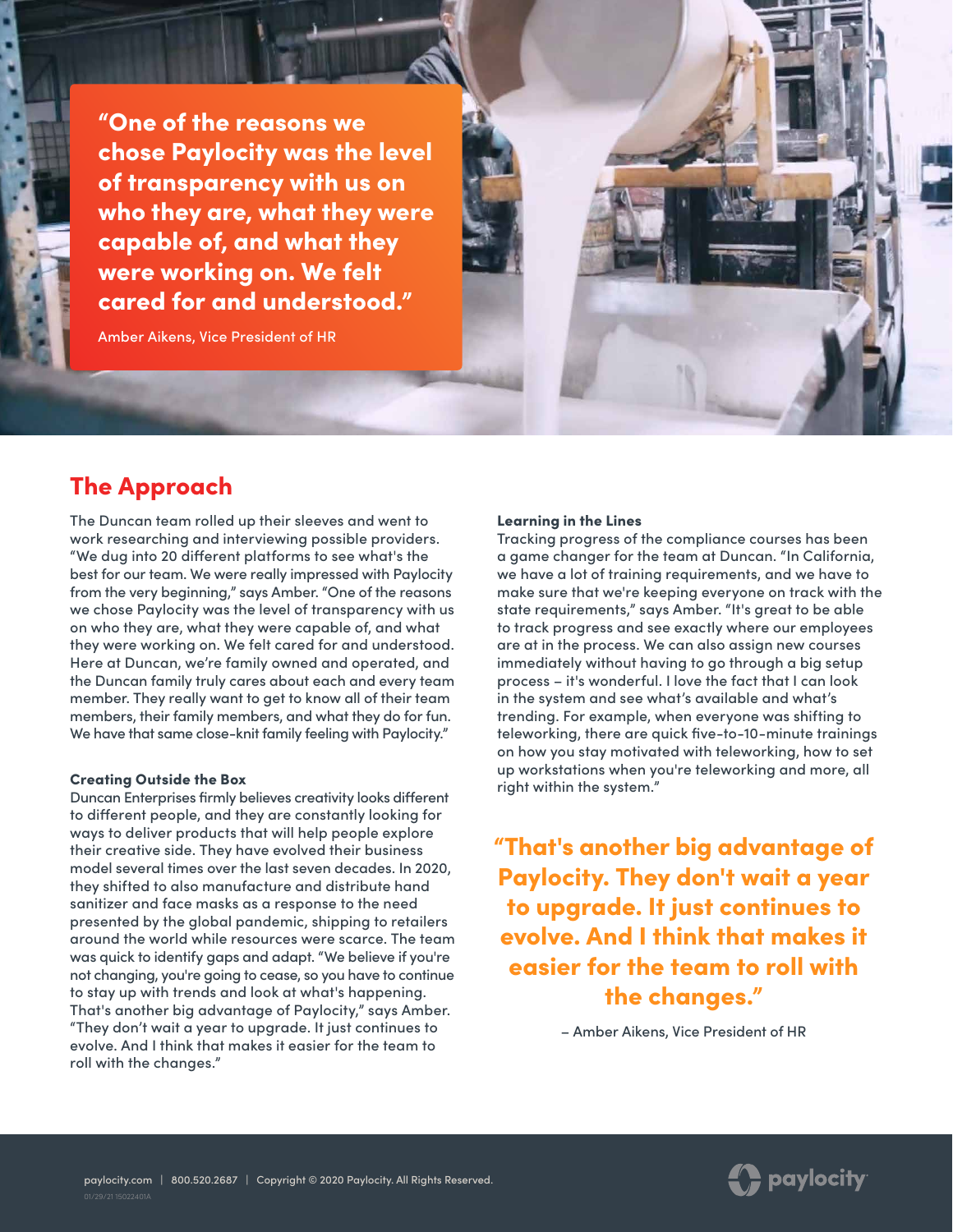"It's a one-stop shop for all those performance reviews and the corrective actions. And I don't have to go through paper files. Often times getting the information of how someone has progressed through the company gets lost in the shuffle. And you're able to make it all electronic and attach it to that person, so you don't lose those valuable insights and you're able to make more impactful decisions."

– Amber Aikens, Vice President of HR

## Painting Performance Reviews

Crafting a better performance management model has been one of Amber's favorite projects at Duncan. After working her way up the ranks from Generalist to VP in five years, development and performance management have been critical to her success. "Performance management honestly is my favorite part of Paylocity," says Amber. "I've had an amazing opportunity to grow with this company. And we always want to put high performers in every seat, and it's our job as team leaders to help someone get to where they want to go, but it's not our job to write their story. Journals, Impressions and the Performance Management module help us all get on the same page.

Impressions, Paylocity's peer-to-peer recognition platform gives employees a place to recognize each other. Of the 29% of HR professionals whose organizations use peer feedback, 89% reported it having a very positive or somewhat positive impact on their organization. Journals gives employers and employees a place to document meetings, feedback and notes throughout the year leading up to reviews. "It's a one-stop shop for all those performance reviews and the corrective actions. And I don't have to go through paper files," says Amber. "Often times getting the information of how someone has progressed through the company gets lost in the shuffle. And you're able to make it all electronic and attach it to that person, so you don't lose those valuable insights and you're able to make more impactful decisions."

Luncan

#### Making Origami out of Onboarding Paperwork

The average tenure at Duncan is more than 10 years, with some team members even celebrating more than 40. Even the executive team has been around for an average of 16 years. "We have a really healthy mix of people coming in with new ideas," says Amber. "And then we have people that are very seasoned. You don't stay at a company for 40-plus years because it's in a good location. You stay because it has a good mission. Something that you can believe and be invested in. Duncan treats their people well, and they believe in what they're doing. It's pretty amazing to be a part of that story."

But even with super-low turnover, hiring and onboarding can be a hassle for even the most seasoned HR teams. Before the shift to Paylocity, the manual paper onboarding process would take hours. Which meant new hires were sitting in HR's office signing document after document while the HR person manually keyed in the information. Now, for the first time, prospective candidates can apply online and their information will automatically feed through into Onboarding and into Payroll, saving Amber and the new employee hours while reducing errors. "What used to be done in hours can now be condensed into just minutes," says Amber.

## "What used to be done in hours can now be condensed into just minutes [with Paylocity]."

Amber Aikens, Vice President of HR



**SCRUSSES**